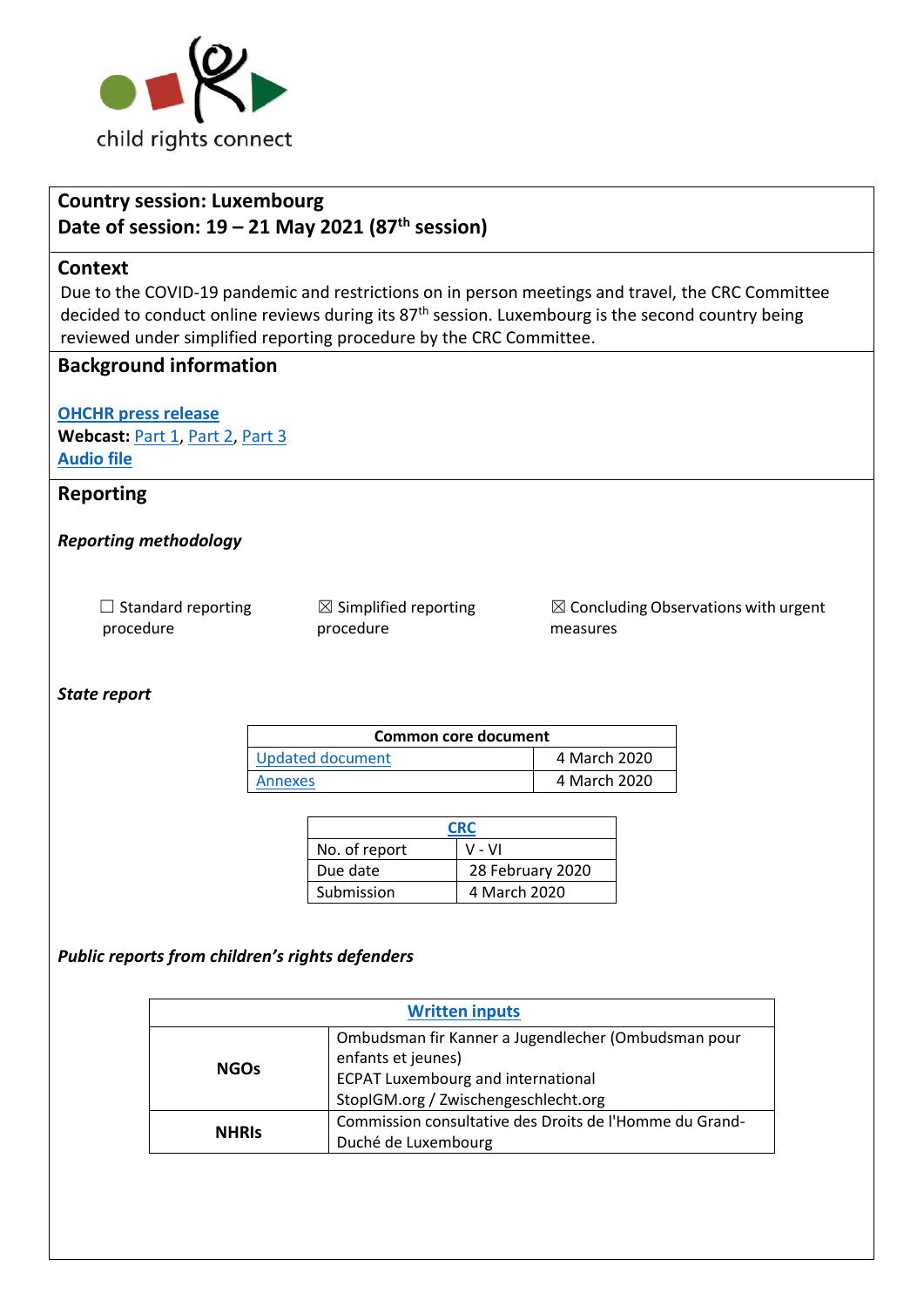

### **State delegation**

The delegation from Luxembourg was composed by the Minister of Education, Childhood and Youth as Head of delegation and representatives of the Ministry of Foreign and European Affairs; the Ministry of Justice; the Ministry of Health; the Ministry of Family, Integration and the Greater Region; the Ministry of Equality between Women and Men; and the Permanent Mission of Luxembourg to the United Nations Office at Geneva. The Government Advisor at the Ministry of National Education, Childhood and Youth was coordinated the delegation's answers.

### **Committee's Task Force members**

| Name & Last Name                  | Country         |  |
|-----------------------------------|-----------------|--|
| Hynd Ayoubi Idrissi (coordinator) | Morocco         |  |
| Velina Todorova                   | <b>Bulgaria</b> |  |
| Ann Skelton                       | South Africa    |  |
| Benoît Van Keirsbilck             | Belgium         |  |
|                                   |                 |  |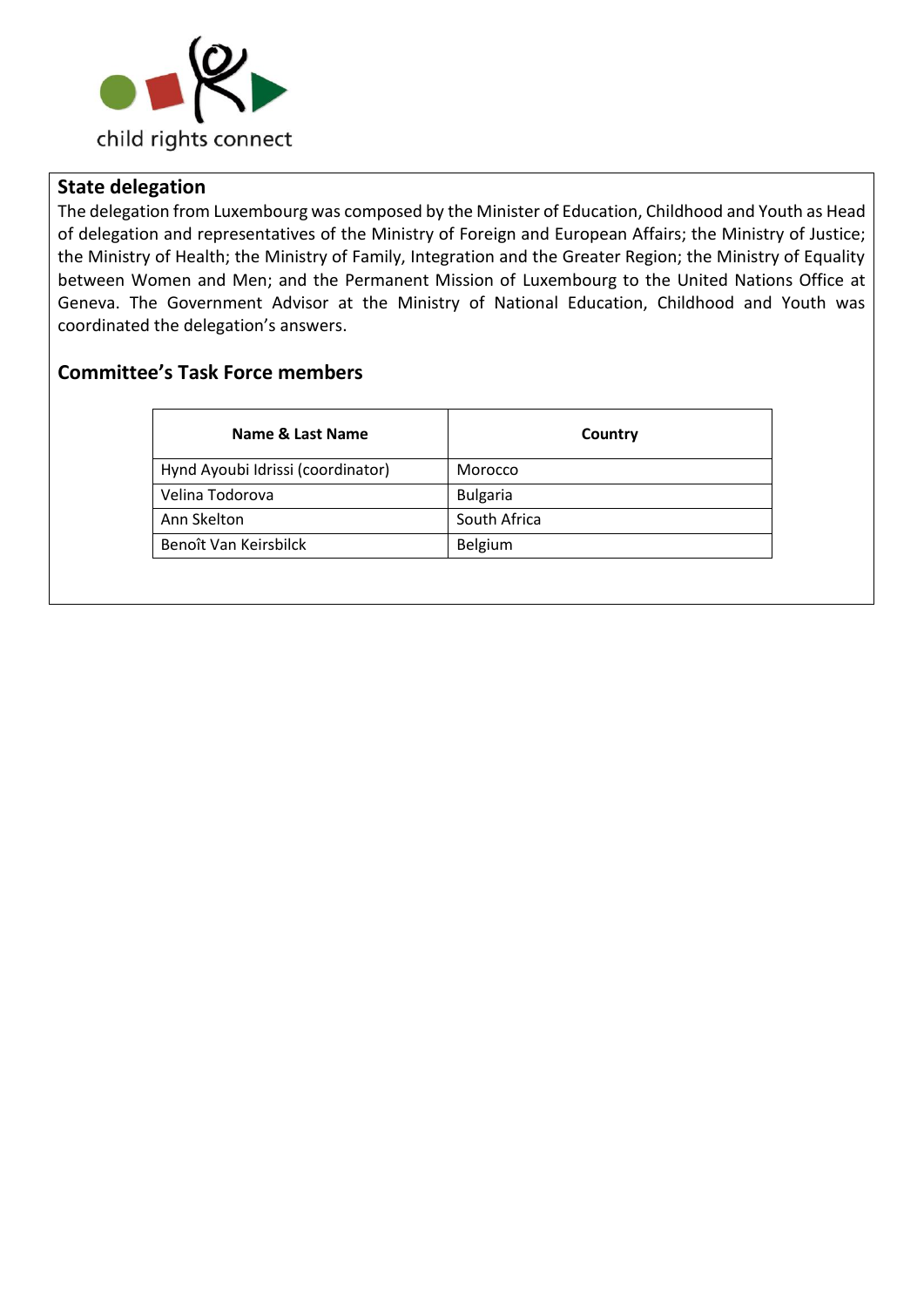

#### **Dialogue description**

### i. Character of the dialogue

Despite the online format, the dialogue was fluid and constructive. There were no technical issues, and the atmosphere was positive.

### ii. General assessment made by the Committee

The Committee congratulated Luxembourg for the investiture of the Ombudsperson for children and looks forward to getting more information about it. The Committee seemed satisfied by the delegation's answers and inquired about the new legislations Luxembourg is developing on child protection, on filiation and on juvenile justice. However, the members were concerned about violence against children, both offline and online, and what system is put in place to prevent and protect children from violence. In that regard, they pointed out that the definition of pornography and prostitution of Luxembourg's legislation is not aligned with the Optional Protocol on the sale of children, child prostitution and child pornography and must be changed, which the delegation agreed to do. On juvenile justice, the Committee members were preoccupied by the choice of a lawyer and the condition detentions and asked Luxembourg what is being done to guarantee free and informed access to justice and the alternatives to detention.

Some members of the Committee welcomed Luxembourg's policy on children in situations of migration, but also reminded the government that the evaluation of the best interest of the child is delicate and demands strong expertise. The Committee also raised that no real effort was made to improve the data collection system and recommended the government to take measures to do so.

Questions were asked by the Committee about the State's reservations on article 3, 6, 7 and 15 of the CRC Convention, and whether Luxembourg is planning to review or to withdraw them.

#### iii. Main issues discussed

- **Juvenile justice:** A new reform is in construction in Luxembourg and the Committee was curious to learn more about it, mostly regarding access to justice, judicial assistance, the detention conditions and alternatives proposed, as well as the implementation of the Optional Protocol on a communications procedure.
- Detention: The Committee asked for further explanation in regard of the possibility of 3 renewable months of custody for children, and what alternatives are proposed. The Committee raised its concern of such a placement and the fact that it can be repeated. These concerns continue when the delegation explained that the judge can decide to pursue children from 16 to 18 years old as adults in case of serious crimes. However, the delegation assured that everything is done to avoid incarceration: judicial supervision, psychologic support and the new law on juvenile justice that will limit the repetition of custody.
- Right to be heard and access to justice: The Committee asked who interprets the criteria of discernment and how can children exercise their right to be heard. The delegation answered that the judge is the one interpreting the criteria of discernment and that there are two possibilities for the child exercising the right to be heard: being represented by a legal representant or lawyer or exercising this right him/herself. It is through services present at schools and the Ombudsperson than children are inform of their right to be heard and access justice. A Committee member wanted to know if a minor can be at the origin of a procedure and the delegation said yes, but his/her representant will be informed and present to the audition, unless the minor doesn't want to, a solution will be provided. It is a case-by-case approach.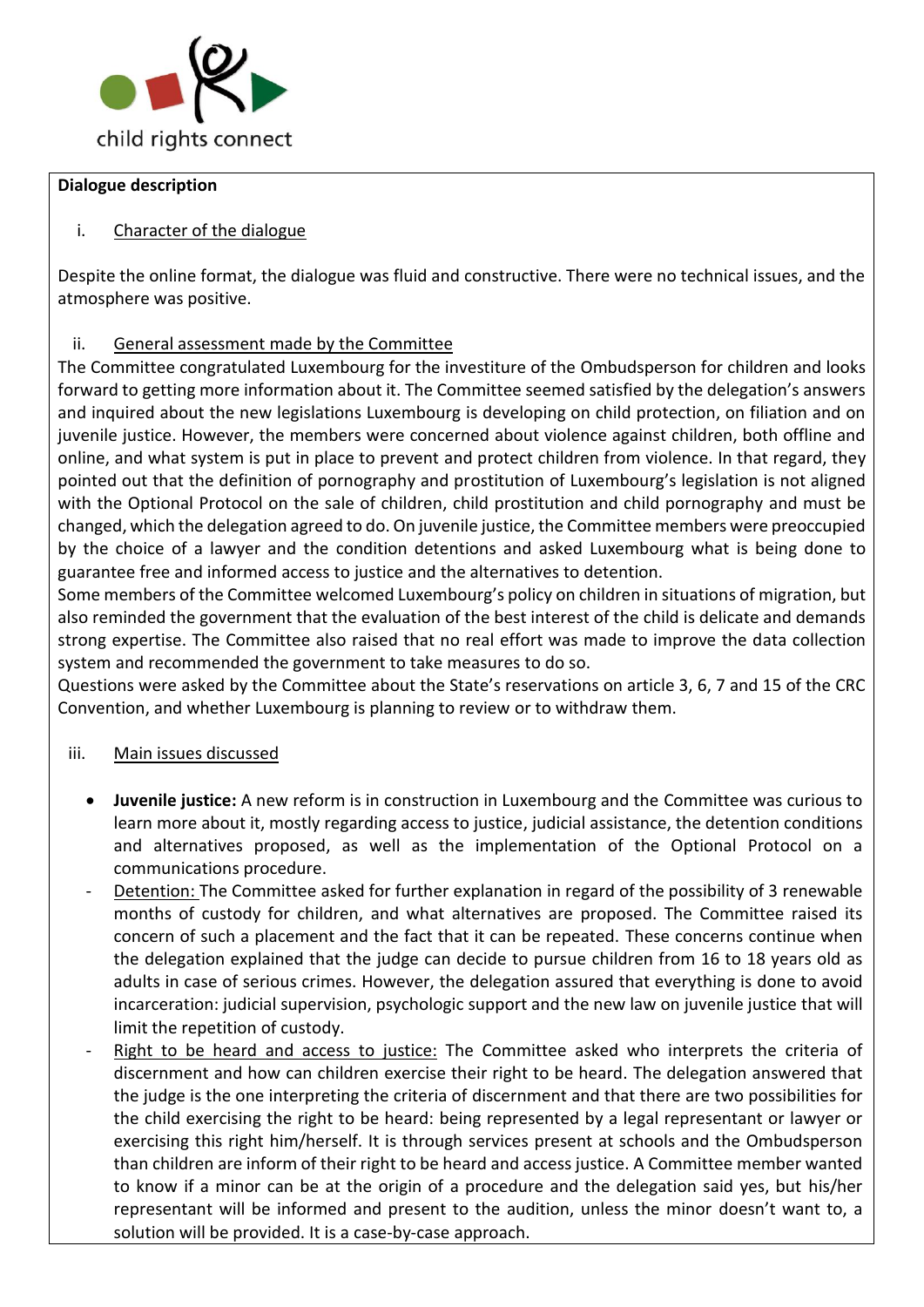

- The choice of the lawyer: The delegation explained that every child has the right to choose freely his/her own lawyer and that a list of lawyer specialists on children's rights is provided to help the child making a choice. The Committee raised concerns about the accessibility of that list and the fact that in practice, lawyers are designed by the court and not by the child. The government answered that it is aware of this issue and will try to diffuse that list and make it accessible for every child.
- Criminal records of minors are not available to the public so it cannot be used against them.
- **Violence against children and child protection system:** The Committee welcomed the new law on child protection and the interdiction of violence in the family environment, but also pointed out the absence of specific sanction for sexual violence and female genital mutilation, and asked about the violence outside the family and the domestic violence during the Covid-19 pandemic. Luxembourg responded that there are specific articles on sexual violence, FGM, rape and injuries, with an aggravating when these infractions are committed on minors. The country also put in place campaigns which include workshops, website and applications, to fight against all type of violence including domestic violence and FGM. The Ministry of education and the National Office for children are in charge of sensibilizing on violence and informing of the recourse's possibilities. Regarding the important resources spent, the Committee asked Luxembourg if a decrease of violence was found, to which the delegation responded that numbers are more or less stable. The stability shows that campaigns, trainings, care services for children's victims are working.
- Digital environment: An action plan was implemented by Luxembourg to fight against online violence; together with digital enterprises, they created a helpline. The Committee welcomed this action plan but was worried about sexual content made by children themselves and the solution proposed to deal with that issue. The government reassured the Committee in explaining that a child sending pictures of him/herself is treated as a victim but the one sharing content of another child is committing an infraction, and in that case, they try to adopt a pedagogic approach in giving warnings and doing prevention campaigns.
- **Family environment and alternative care:** The Committee was really concerned about the number of children placed outside their family and asked for explanation. Furthermore, it asked why Luxembourg resorts to abroad placement and how the government can exercise a control on foreign families. The government explains that ambulatory services have doubled and permit to prevent placement outside the family. This child care approach aims to deinstitutionalised the child protection system. However, they are not always finding solutions and have to place children, sometimes abroad because of a lack of resources. The families living abroad have the same obligations than the ones living in the country and are often controlled. The Committee was not satisfied with the answer of the delegation and asked again why there are so many placed children. The Committee also ask why the two types of foster families - the close family of the children and the non-close family - are not monitored under the same criteria. Such a difference could be harming for children. Luxembourg interprets the important number of placements as a result of more reports, meaning that the campaigns are working. The State also specified that close families already have a support and have access to the same formations than other families, the difference is that is not mandatory for close families. They further explained that a new regulation will be implemented with the protection law in introducing a special status for foster families without differences.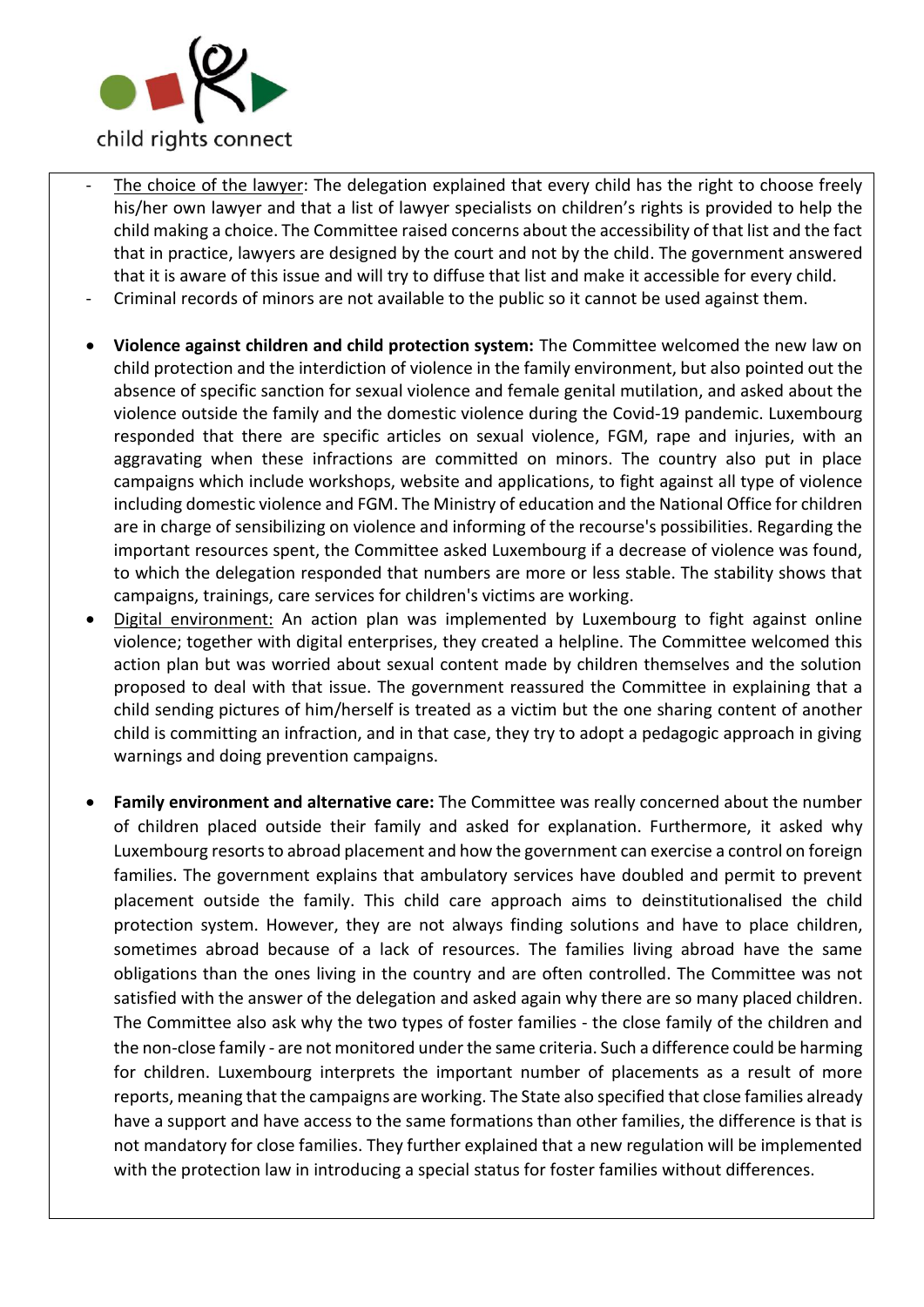

- **Best interest of unaccompanied children:** Luxembourg institutionalised a Commission in charge of the evaluation of the best interest of unaccompanied children asking for asylum in Luxembourg. The State has a precursor role in the European Union and other States are taking example to implement the same politic. However, the Committee reminded the delegation that such an evaluation is really delicate and requires opinion of experts and people working in the field so an impartial decision can be made. The Committee also asked if the decision of this Commission is mandatory, and what profiles the Commission can evaluate. In practice, experts are invited by the Commission and everything is made to ensure an impartial decision, but this decision is only an opinion and not always followed. The delegation also specified that only unaccompanied minors can bring a case to the Commission. The Committee reminded its jurisprudence on detention of migrant children, which Luxembourg retorqued that only children with families are sent to administrative centres according to the European legislation.
- **Right to know one's origins and filiation:** The Committee pointed out that even if the spirit of the filiation's law is aligned with the CRC article on the right to know one's origins, it needs to be more precise and accompanied with implementation measures and a special budget must be allocated. Luxembourg agreed and explained that to complete this law enouncing the principle of the filiation, another one, which details all the implementation measures, is currently in development and will soon be debated in Parliament. Luxembourg also ensured that the adoption of this law will permit to review and withdraw its reservations to the CRC Convention.
- **Children with disabilities and inclusion:** Luxembourg created 9 educational support centres for children with disabilities. Despite the positive information the Committee received about these centres, that the Committee raised concern that it promotes specialisation instead of inclusion. The delegation said the principle is inclusion and that these centres must be seen as part of a global process and that the principle of subsidiarity applies, meaning children are always attached to ordinary schools even if they are going to these centres. The Committee was confused about how these centres operate and asked for clarification. The State explained that children are cared for in the centres and staff also come directly to schools to accompany the children who need support.
- **Mental health:** The dialogue was about the suicide rate and support put in place to prevent and help children including during the Covid-19 pandemic. 15% of adolescents have suicidal thoughts which is the reason why the government decided to reactivate the program on mental health as well a training for school professionals and a peer-to-peer training.
- **Education:** School drop-out and support during the Covid-19 pandemic were the two issues discussed. Indeed, the Committee members were surprised by the high number of children dopingout schools as well as disciplinary expulsions. Luxembourg specified that the rate is only taking into account the public sector and not the private. The dropout rate is referring to that category but is not representing the general education system of Luxembourg because a lot of families are supporting their children in private education. A lot of effort has been made by the government to prevent this issue, mostly in recruiting and training educational staff in High school where the rate is the highest. Education during the Covid-19 pandemic: The Duchet wanted to leave schools open to the maximum possible extent during the pandemic. The schools closed between March and May 2020, but a full online program was built, and support was provided to help children and families during that time.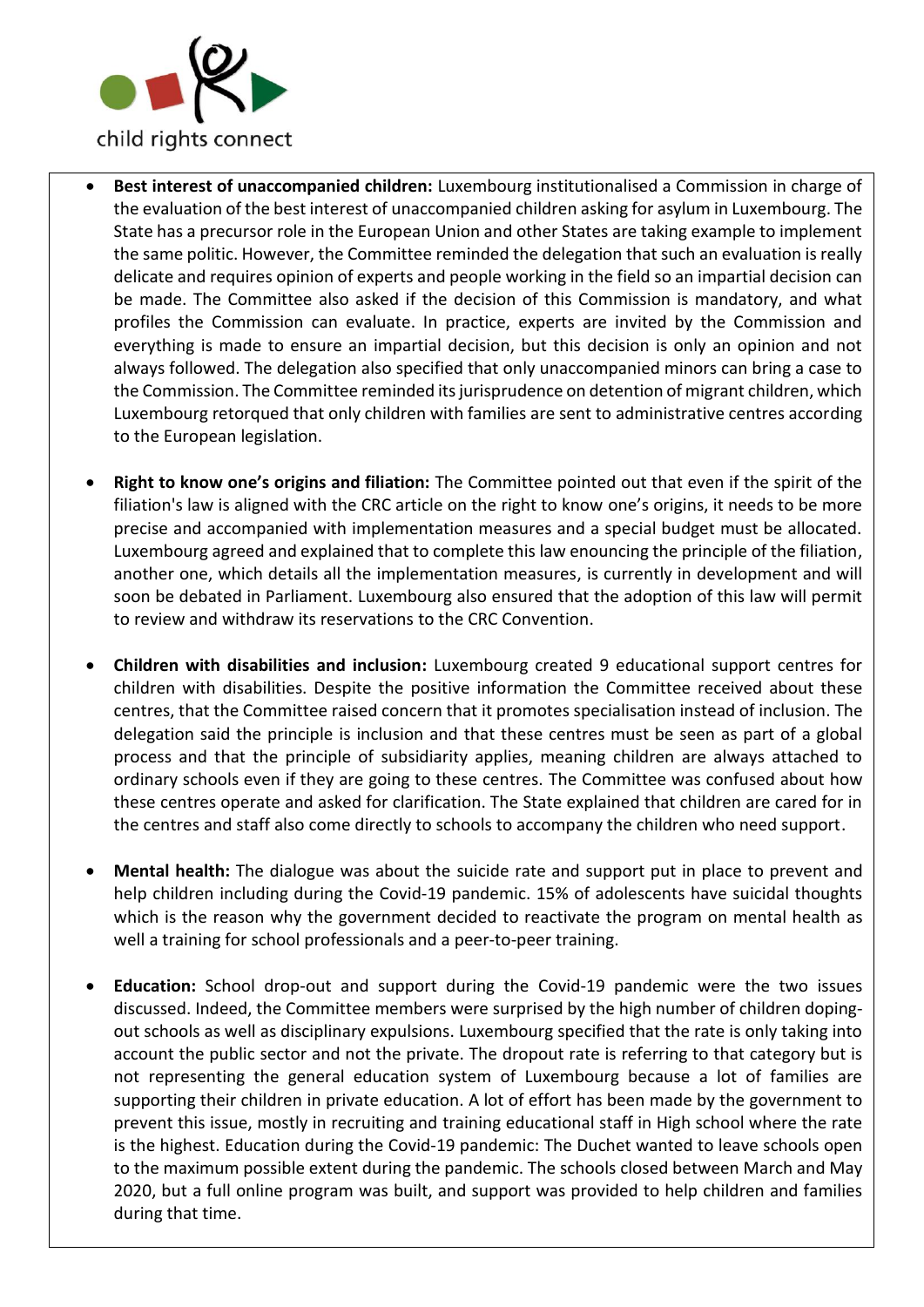

#### **Recommendations of the Committee**

In its [Concluding Observations,](https://tbinternet.ohchr.org/_layouts/15/treatybodyexternal/Download.aspx?symbolno=CRC%2fC%2fLUX%2fCO%2f5-6&Lang=en) the Committee drew the State party's attention to the need for urgent measures concerning the following areas:

- **Non-discrimination:** The Committee noted that in the legislation, there is still a distinction between children of married and unmarried parents and recommends the State party to take all necessary measures to ensure that there is no discrimination against children of unmarried parents.
- **Right to identity:** The recommendation of the Committee concerns the draft law on access to information on individual's origins pertaining to adoption or conception through egg or sperm donation. The Committee recommends the State party to provide a clear and detailed legislation on the right to access its origins, in particular regarding children adopted, born via anonymous births or assisted reproduction technologies, including those involving gamete or embryo donations, or surrogacy arrangements concluded abroad by resident parents in the State party.
- **Children deprived of a family environment:** Regarding the judicial placement of children, the Committee recommends the State party to ensure that the transfer of parental authority respects fundamental procedural rights of both parents and children such as the right to a remedy, the right to have a lawyer in attendance of the right of the child to be heard. The State must ensure that the decision of separating children from parents are taken only with clear and adequate criteria of the best interest of the child. In case of a separation, the State must ensure that children and parents are informed in advance if the child is transferred in institution or foster family in order to be prepared to the change. The Committee also recommends Luxembourg to reduce the institutionalization as much as possible in facilitating a family-based care for children in taking measures to support the extended family who take in a child as well as in strengthening the foster care system for children. Ensuring that children are placed in foster families within the State party's territory and in proximity to their biological families so can reunite with them. Support must be provided to ensure the contact between the child and its family. Finally, the State must review and monitor the placement of children both in foster care and institutions regarding the quality of the care.
- **Children with disabilities:** The Committee urges the State party to adopt a human rights-based approach to disability and set up a comprehensive strategy for the inclusion of children with disabilities. In that regard, the Committee asks Luxembourg to address all forms of discrimination against children with disabilities in all settings; to develop inclusive education in training and assigning specialized teachers and professionals in integrated classes; to take measures to detect, prevent and combat violence against children, especially girls with disabilities and collect and publish data of such violence; to take immediate measures to ensure the access to health care for children with disabilities, including early detection and intervention programmes with relevant professionals; to put in place a policy to prevent from forced sterilization and ensure the training of relevant professionals to apply the policy; and to provide reasonable accommodation for children with disabilities in all settings.
- **Asylum seeking and refugee children:** The Committee urges the State party to take non-custodial solutions for children in situations of migration including foster care and accommodation in opened centres and prevent and limit the placement of children in centres together with adults. The Committee also reminds the State to be particularly cautious when it comes of the removals of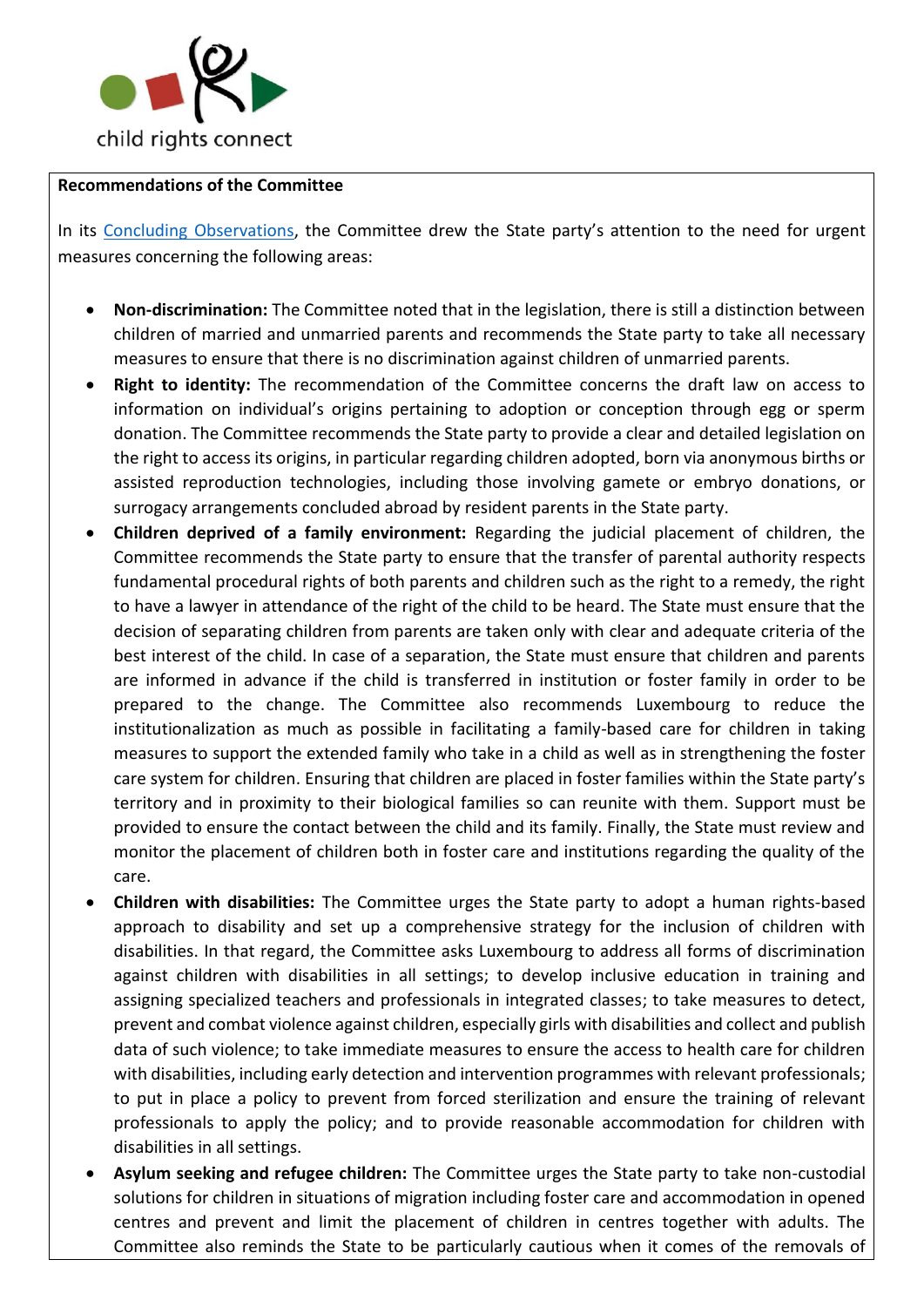

families with children in school. The Committee also commands Luxembourg to develop a standard protocol on age-determination methods that is multidisciplinary, reliable and respectful of children's rights. In case of serious doubt about the claimed age, the principle of the benefit of the doubt should apply. In that regard, the State must ensure access to effective appeal mechanisms for the child asking for asylum. The State also needs to strengthen the authority responsible of the determination and application of the best interest of the child in asylum and migration-related procedures, including in the "Dublin" cases and ensure that the advisory commission for the evaluation of the best interests of unaccompanied children is independent, multidisciplinary and decision-making body. The State must establish a special status and long-term solutions for children who do not apply for international protection.

- **Administration of child justice:** The Committee presses the State party to adopt its new draft law on the protection of children in the justice system in order to ensure that all children without any exceptions are treated within the child justice system by specialized judges favouriting restorative justice and reintegration and ensuring all procedural rights, including the support of a specialised lawyer, allowing choice from an accessible list or appointed by the bar association. The Committee asks Luxembourg to take measure in order to separate protection measures for child victims and children in conflict with the law in always taking into account the best interests of the child. The State must also establish a minimum age for deprivation of liberty of children and ensure that detention is used as of last resort measure and for the shortest period of time possible and ban the possibility to transfer a child to an adult prison or penitentiary centre. The solitary confinement should be used only for the own protection of the child or others and be supervised by a suitably trained staff member. Finally, the State has to ensure that placements in socio-educational boarding schools are re-examined regularly with the aim of reconsidering and terminating such placements.
- **Follow up to the Committee's previous concluding observations on the Optional Protocol on children in armed conflict:** The Committee recommends the State to formally criminalize the recruitment of all children in hostilities and to continue its international cooperation to prevent recruitment of children in armed conflicts and to rehabilitate and integrate children involved in armed conflicts.

### **Sustainable Development Goals**

The Committee urges the State party to ensure the meaningful participation of children in achieving all Sustainable Development Goals.

Throughout its Concluding Observations the Committee referred to the following targets:

- 10.3 regarding discrimination against children on all grounds covered under the Convention.
- 16.9 regarding access to birth registration and identity documents for all children including children in situation of migration.
- 16.2 to recommend the State party to enforce the prohibition of torture or cruel, inhuman or degrading treatment or punishment of children, particularly regarding prevention, appropriate punishment of the infraction's authors, remedies and in ensuring a safe access to complaint mechanisms for children.
- 5.2, 16.1 and 16.2 and urges the State party to develop a comprehensive strategy for preventing and combating all forms of violence against children, including domestic violence,